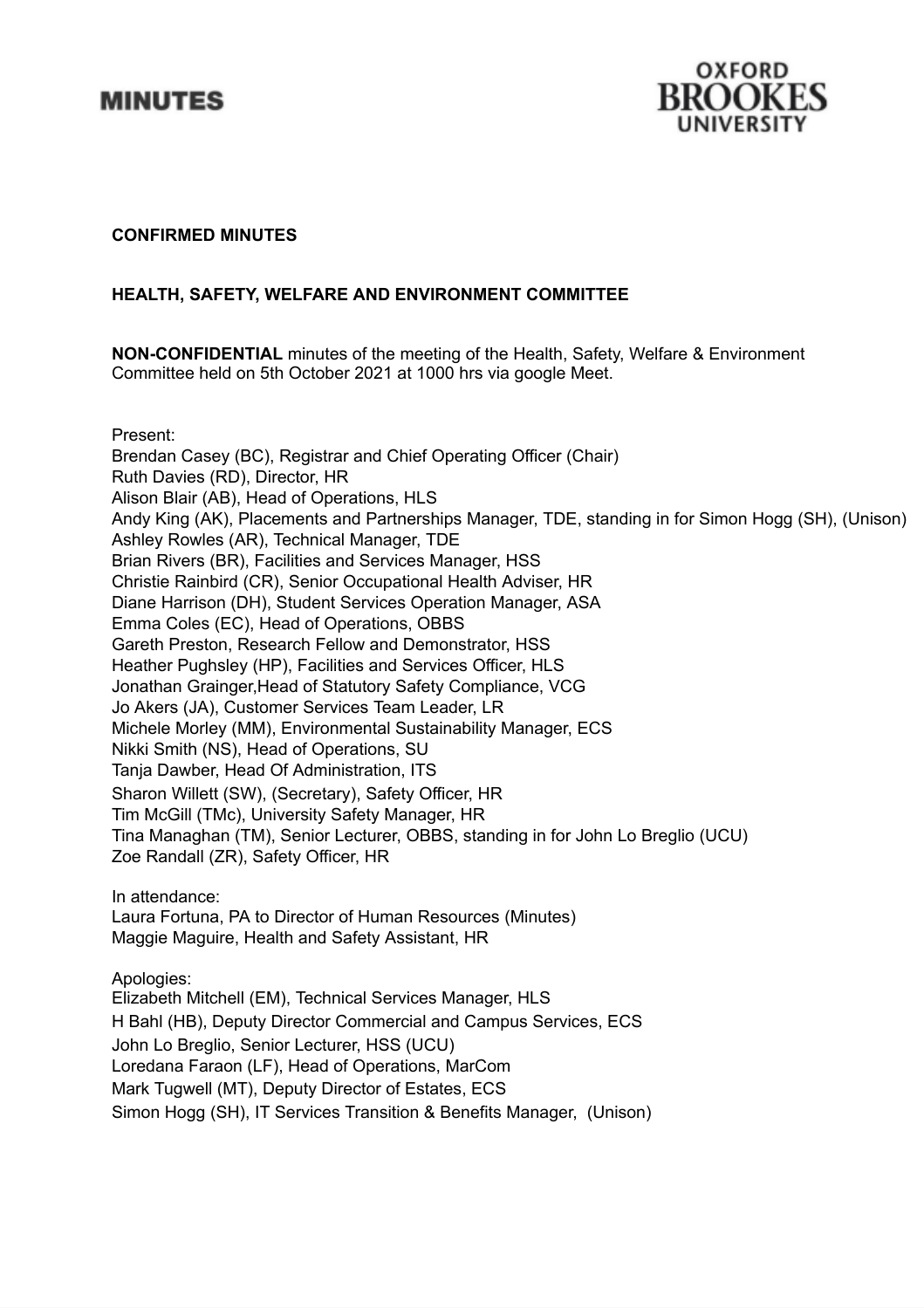# **1 Welcome and apologies**

1.1 Apologies are as listed above.

# **2 Minutes of the meeting held on 3rd June 2021**

2.1 The minutes of the meeting held on 3rd June 2021 were accepted as an accurate record.

#### **3 Matters arising from the minutes of the last meeting**

3.1 Minute 33.4: SW provided feedback to Residences regarding the fire drill reports. This should help to keep the language, and content of the reports consistent. This action has now been completed.

3.2 Minute 35.5: All Faculties and Directorates were asked to let the Health and Safety Team have copies of any local formats used for conducting safety inspections.

Some inspection documents have been shared, but the H&S team are happy to receive more.

#### **4. Faculty and Directorate verbal updates, on health and safety issues and successes.**

4.1 ZR informed the committee that the BES contract has been moved from ECS to the H&S team. If anyone has any issues please do contact the H&S team inbox.

4.2 NS informed the committee that the Student Union (SU) is undertaking a piece of work on reviewing the health and safety governance with the help from the H&S team. The goal is to set up a formal health and safety committee that reports to the board of trustees.

The SU ran a number of events in September with around 15,000 attendees. There were no significant health and safety or Covid issues. Also the SU now has a second member of staff who had undertaken IOSH training.

4.3 JLB thanked everyone for their support and actions regarding the pandemic. RD's email clarifying the mask wearing policy was very helpful. Students have been very receptive. Everyone appreciated the quick response.

# **5. To receive a Covid-19 update (including ventilation update)**

5.1 The levels of infection across both universities in Oxford, was reported to be quite low, below 10 in both institutions; some of our colleague institutions and the Northeast were seeing much higher numbers. There was, however, an increase of about 27% in infection rates across Oxford over the past week. Primarily in the city and in the Vale of White Horse, and largely within the 11 to 15 age group. The walk-in test center continued to operate at Brookes. We are surveying our Brookes students, asking them to declare whether or not they have been vaccinated. The indications from across the sector would seem to suggest that a very high proportion of university students have had the vaccination. We will continue to monitor both the infections across the city and the relevant local authorities such as the Vale of White Horse.

GM continues to attend the group meeting to monitor and review the local situation. They consist of the NHS, the police, the two universities, the health authorities and various other bodies.

BC reported that he walked through the campus most days to check on compliance, and observed that it appeared to be good. Campus monitors asked students not wearing a mask to comply and in most instances students just put them on.

5.2 JG provided an update on the ventilation system.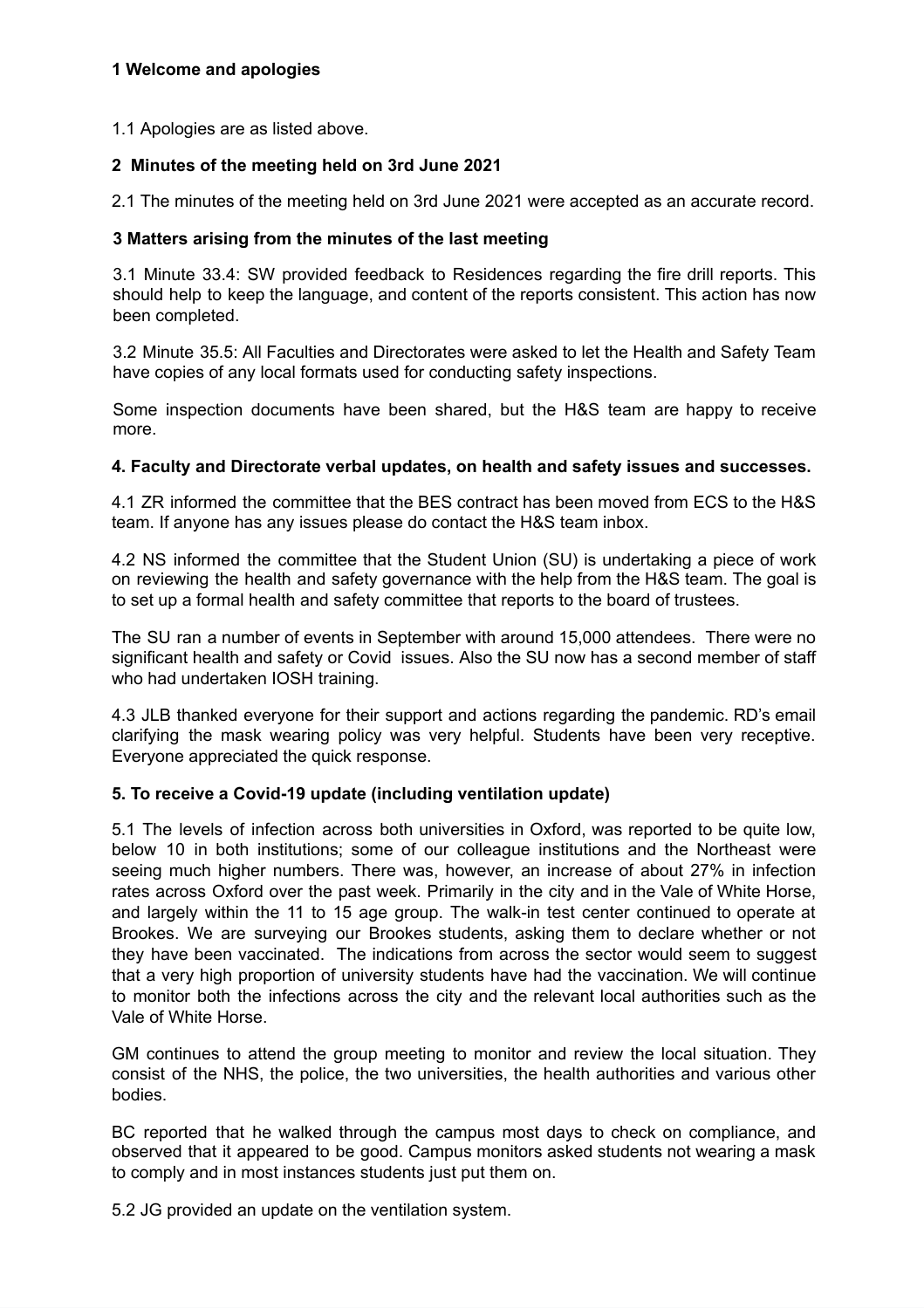TMG, ZR and SW used the British Occupational, Hygiene Society model for ventilation assessments for the pooled teaching rooms. Each room is given a rating which can be red (high risk), amber (medium risk) or green (low risk). The bulk of our rooms have come out in amber. The number of red rooms was about 14. TMG and the team have looked at different ways to improve the ventilation rating for these rooms.

The second stage is to assess the faculties' teaching rooms, the H&S team is currently identifying and measuring the rooms. Once assessed relevant job tickets and action will be taken to improve the ventilation where necessary.

Finally CO2 monitors will be purchased and installed in pooled teaching rooms. The group was reminded that measuring CO2 levels does not measure the amount of Covid present, it shows the efficiency of the ventilation system. Poor ventilation can allow Covid to build up. JG said it would take approximately one month for everything to be finalised and fully set up.

5.3 BC enquired about basement rooms. ZR informed the group that we are currently working with TDE in the Richard Hamilton building because the ventilation system is quite old and the rooms small. ZR is working with TDE to implement effective mitigations. Adrian Pawley (TDE) has been monitoring the CO2 levels hourly, and we expect to have a clearer picture of the ventilation in Richard Hamilton basement soon.

5.4 JLB raised a number of concerns about ventilation and OBU actions designed to control the spread of Covid. JLB reported that in week zero union reps were flooded with emails reporting concerns about the ventilation. In particular:

- Union reps were told that the risk assessments were all in the appropriate electronic folder. But in fact,they were pointed to two documents: one was the 'Ventilation C19 strategy' (which is a strategy that gives an overview of the different ventilation systems) and the second document was a 'Pooled and teaching room risk assessments'. The links have since been updated and point to the correct folder.
- JLB was contacted by one faculty in particular, which was very upset about having to teach classes of more than 50 students. Feedback was given to the faculty concerned about teaching classes of more than 50 students. That the absolute number of people in the room is not relevant. For example if there are 75 students in a room that has a maximum capacity of 200, with a working ventilation system and openable windows then ventilation would be more than sufficient. JG suggested that where lecturers etc are concerned we should take room measurements (height, width and depth), note the ventilation system, and note the number of windows so an assessment can be made.
- JLB took the measurements of the room he is using this semester and applied the BOHS tool, it came up with a three, which is amber. Then questioned if there had been a decision to teach in amber rooms? The amber rooms are in use. There are mitigating controls in place that reduce the spread of Covid such as wearing face coverings and opening windows and doors etc which reduce the likelihood of the Covid infection spreading from person to person. In addition the installation of the CO2 monitors to measure the actual CO2 levels will allow us to take action if ventilation levels are too low. The H&S Team will record the readings and share that information with the Unions. **Action: H&S Team**
- Have the 14 red rooms been taken out of the teaching pool or are people still teaching in those? Rooms rated as red normally means that either we think the ventilation is not working or there are no windows. If the room has been rated as red, the H&S Team will investigate and identify remedial action such as recommending installation of additional ventilation to bring it up to amber before the room is approved for use. There are no red rooms in use.
- JLB was not satisfied with the explanation and raised a concern with the accuracy of the tool and the efficacy of the university's ventilation systems. The tool was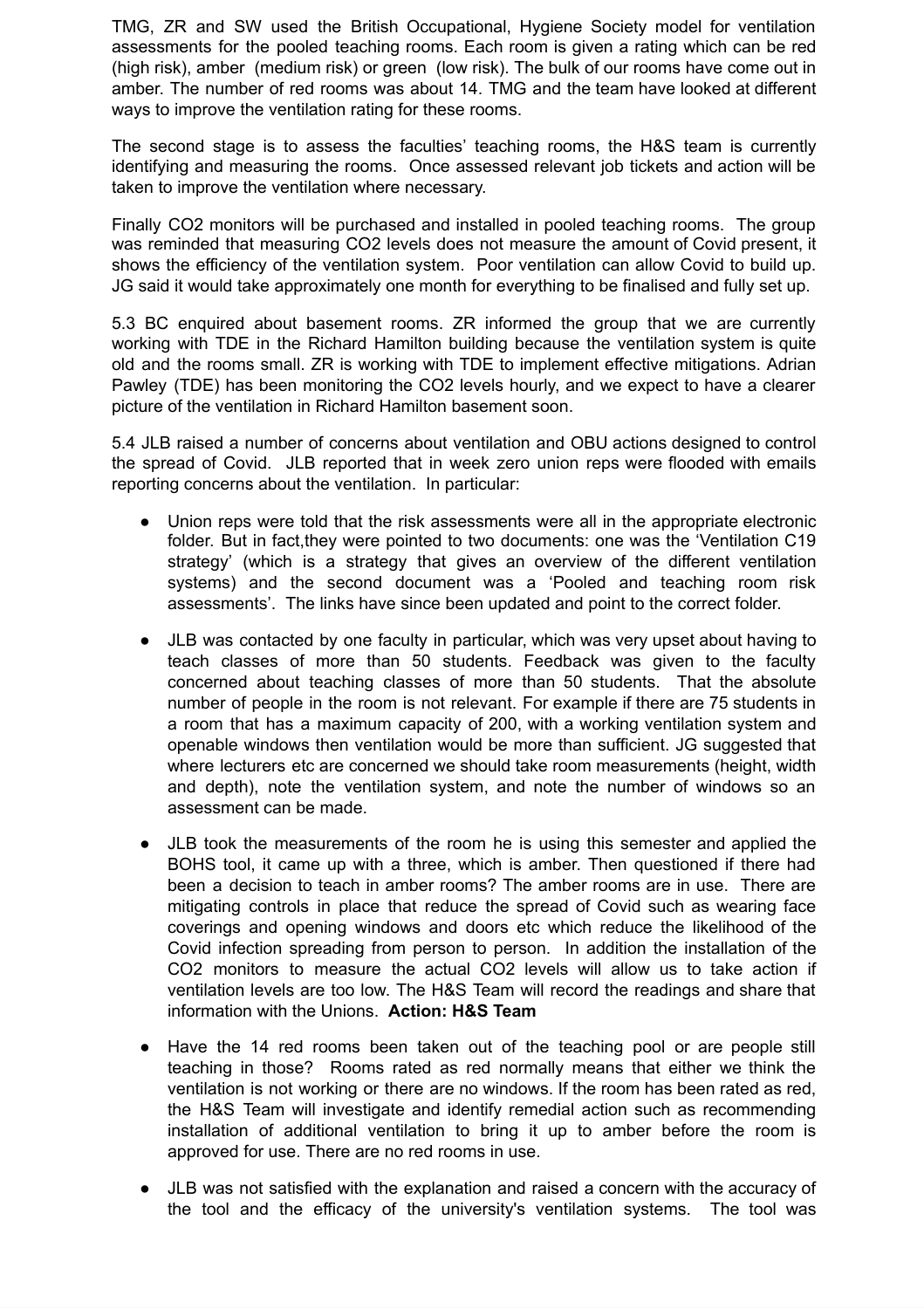developed by the The British Occupational Hygiene Society, (a scientific charity and the Chartered Society for Worker Health Protection) and the [Health](http://tracking.vuelio.co.uk/tracking/click?d=N82kX3BRuNiwBjduwwQIWGK-2KWv_EonG1y0yZDWqfB_bDg--AbMUaXTxDYyjwNbUH4AXaIGKNQ-zGGyyWSV2vmqpZrLwvrz81h85zYXmiZ9fpNq5T_w5cOWPeDiVnopdA2) and Safety [Executive.](http://tracking.vuelio.co.uk/tracking/click?d=N82kX3BRuNiwBjduwwQIWGK-2KWv_EonG1y0yZDWqfB_bDg--AbMUaXTxDYyjwNbUH4AXaIGKNQ-zGGyyWSV2vmqpZrLwvrz81h85zYXmiZ9fpNq5T_w5cOWPeDiVnopdA2) The tool provides a way to understand our environment. ECS checked the ventilation systems to ensure they are working appropriately. Unions would like to see the data regarding green, amber and red rooms. **Action: H&S Team**

• The Union asked if CO2 monitors would be fitted in every room? The monitors would not be appropriate for all rooms, however, the plan is to fit each faculty teaching room with a monitor.

Union reps are extremely concerned about how slowly this was being rolled out and questioned why this wasn't done over the summer. It was explained that the University must abide by purchasing rules for large purchases and the devices had to be sourced, delivered, and the resources freed up to install the devices in all the pooled teaching rooms, and staff recruited to collect the data.

# **6. Trade Union Updates**

6.1 Nothing to report for now.

# **7. To receive the annual Health and Safety report 2020/21**

This report cannot be compared to previous years due to the pandemic and absence statistics have been affected by the fact that significant numbers of staff have been working from home.

It was noted that H&S are in the process of restructuring into a business partner model. The team have or are setting up meetings with representatives from the directorates and faculties, and are starting to work more collaboratively with them. The team has worked with ECS on the two new software applications, one to help manage building projects and the other to help manage contractors on site. H&S has taken on the management of the statutory inspections, currently done by a company called BES. This should help to ensure OBU has an asset register of all equipment.

The H&S team have been supporting a number of building projects: the refurbishment of Paul Kent Hall and the removal of asbestos from the Helena Kennedy building site, and the refurbishment of the International Building (which is ongoing) in addition to many more smaller projects.

A significant amount of time and effort has gone into Covid Risk Assessments - H&S have estimated that they've reviewed somewhere near 2000 Covid risk assessments.

The Moodle platform was used to move training from face to face to online. However, Moodle doesn't allow analysis of who has been on the course during a particular period. So statistics on training are not readily available. Colleagues in OCLSD are implementing a new software package called 'Think Learning' which is going to help with the management of training regardless of whether face to face or online. ZR informed the group that between the first of September 2020 and the 31st of August there were 238 new starters that were enrolled on the induction and the DSE. Before the start of the pandemic ZR was monitoring attendance, unfortunately due to Covid workload this has fallen behind.

There's a large list of priorities for the coming academic year and with JG the team are working through these to rprioritise and start to implement them.

Slip, trips and falls are the most common types of accidents. There was one HSE report this year: a lost time from work accident resulting in more than seven days absence. There was one visit from the fire service, they visited following a kitchen fire at Clive Booth Hall. They made a few minor suggestions about policies and procedures which will be implemented.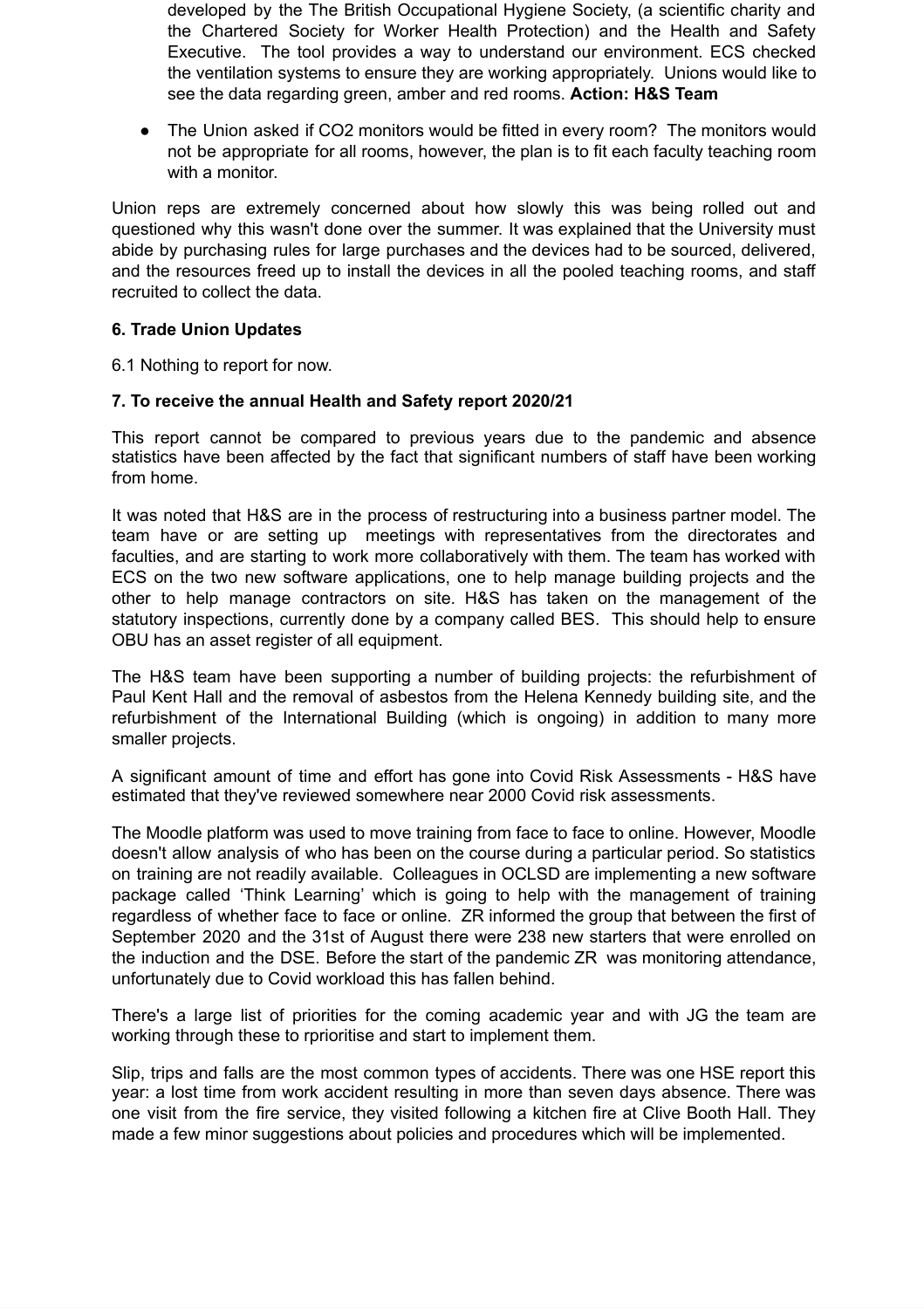#### **8. To receive the annual Occupational health report 2020/21**

8.1 The report follows the same format as last year and has been separated into two parts, work related to Covid, and actions and interventions based on the risks that we identified at the start of the year.

A staff health screening process was put in place earlier on in the pandemic, which identified any staff with more significant vulnerabilities. When the third lockdown commenced this was taken as an opportunity to look at key workers on site and make contact with them to find out if health issues have changed for them. During this time OH also developed and reviewed the vaccination policy and the face coverings policy. OH worked with colleagues in ECS where some specific workplace risks were identified. The higher risk was for staff in the residences, particularly with the potential for unreliable student behavior e.g. failing to report a positive case. OH completed some work on bubbles, devised training and revised the PPE requirements. At the end of the lockdown in March the focus was on thinking about the workplace risk and the local viral prevalence. At the moment in terms of getting people back into the workplace one of the key issue is levels of anxiety about returning after a significant period of working from home. About 10% of colleagues have expressed such concerns and OH are working with these people to build confidence in the mitigations and aid their return to the workplace.

The second part of the report is the "business as usual part" and that's around sickness and absence levels. The sickness absence levels have fallen from previous years but are in line with the ONS data for the current year at 1.8%. The report shows data for each faculty and directorate in term sof absences but also the number of OH referrals. CR thanked the team of counsellors who have worked really well despite having to work with much more complex cases in the recent period. The social isolation of shielding, the loss of family and friends have all had a significant impact as indeed has the increased workload that many staff have had to respond to.

# **9. To receive an update on the ISO 14001 Annual Audit**

The University received our external report two weeks ago and it is still to go through verification hence it will be shared fully with the group in a couple of weeks' time. It was a good result which is great news. We have received no non-conformances for the third year in a row, which is really positive. We had five areas of best practice around F gas policy and procedures which will be signed off by the end of this month; active progression of the carbonization project; the new toolkit which TMG alluded to as well as helping with the sustainable design criteria into application.

We have a new approach to reusing unwanted furniture and the last area was around our clinical waste procedures at Marston Road. The auditor was really pleased that we had managed all the way through the pandemic to carry on with our internal auditing procedure as we did that online. MM would like to thank the members of the group that went through this process and for support in achieving such a positive outcome.

#### **10. Any other business**

JLB enquired about masks policy during Open Days. BC confirmed that the guests are expected to follow university procedures.

EC would like to personally thank the H&S team and the OH team. Thanks to everyone that has helped over the summer to prepare for a safe return to campus.

#### **11. Date of the next meetings:**

TBC